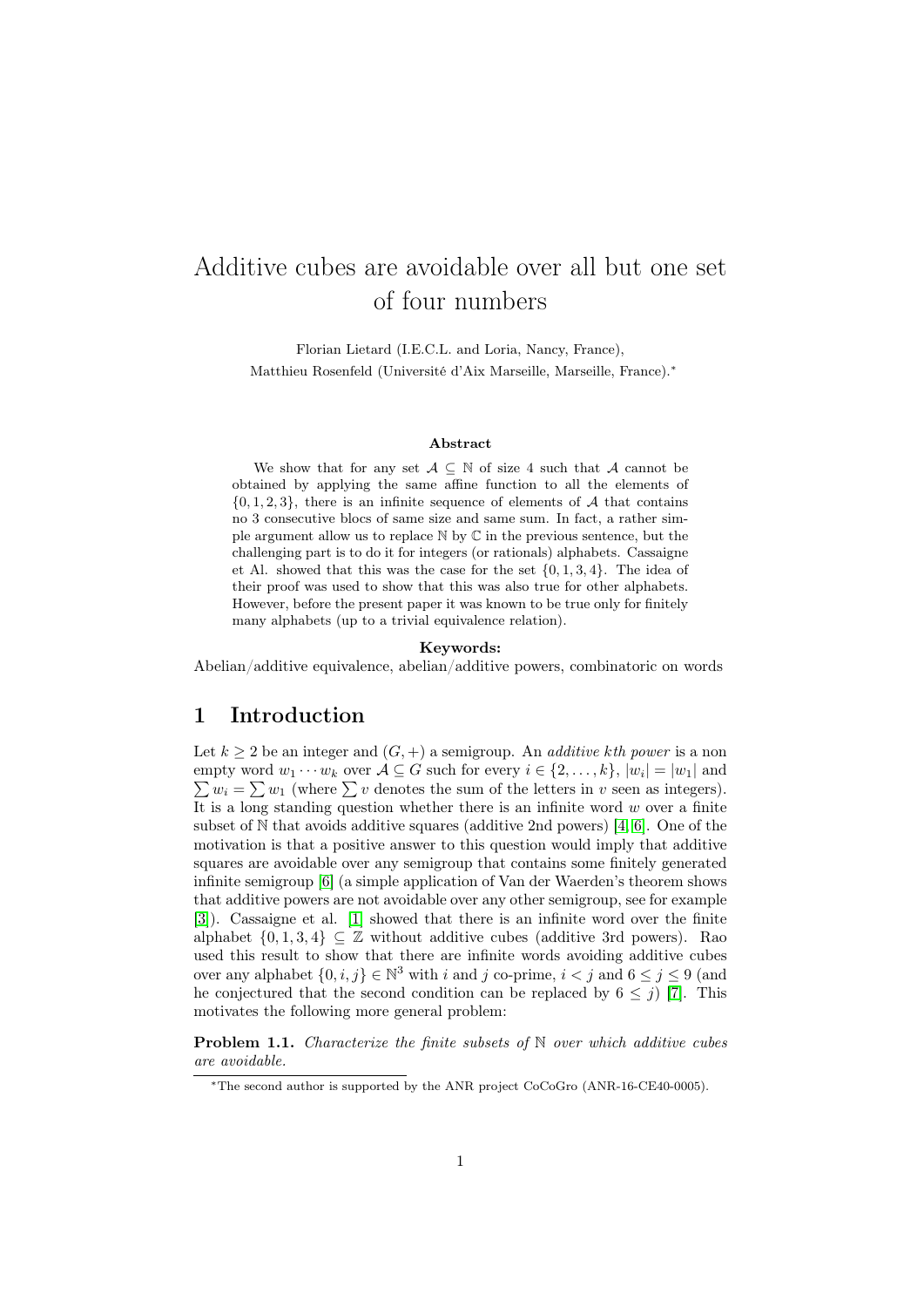It seems restrictive to use  $\mathbb N$  instead of  $\mathbb R$  (or  $\mathbb C$ ), but solving Problem [1.1](#page-0-0) for alphabets of the form  $\{0, a_1, \ldots, a_m\} \in \mathbb{N}$  with the  $a_i$ s being co-prime completely solves the problem for any finite alphabet over  $\mathbb C$  (if the  $a_i$  are given by increasing order one can even add the condition that  $a_1$  be smaller than  $a_m - a_{m-1}$ ). For the sake of completeness, we give a short proof of this fact in the preliminaries.

If Rao's conjecture was to be true then the only remaining 3-letter alphabets over C to characterize, would be  $\{0, 1, 2\}$ ,  $\{0, 1, 3\}$ ,  $\{0, 1, 4\}$  and  $\{0, 2, 5\}$  (see [\[9,](#page-14-5) Section 2.2.2] for details). However, this conjecture was verified for only finitely many such alphabets (up to a trivial equivalence relation). Here we propose a rather simple twist on previously used ideas to show that additive cubes are avoidable over any alphabet  $A \subseteq \mathbb{N}$  of size 4 as long as A is not equivalent to  $\{0, 1, 2, 3\}$ . This also implies that additive cubes are avoidable over any alphabet of numbers of size at least 5. Rao used the fact that additive cubes are avoidable over  $\{0, 1, 3, 4\}$  to show that they are avoidable over some 3-letter alphabets [\[7\]](#page-14-4), so our result might also be an interesting milestone for solving Problem [1.1](#page-0-0) for alphabets of size 3.

The paper is organized as follows. We first recall some notations and we give a simple equivalence relation such that for any two equivalent alphabets additive cubes are avoidable over the first if and only if they are avoidable over the second. Equipped with this equivalence relation we explain why it is enough to study alphabets in a particular form. Then we introduce the word  $w_{a,b,c,d}$ and we show that for all but finitely (up to our equivalence relation) many values of  $a, b, c$ , and  $d$ ,  $\mathbf{w}_{a,b,c,d}$  avoids additive cubes. Finally, using the literature for the remaining alphabets, we conclude that additive cubes are avoidable over all the remaining alphabets of size 4, but  $\{0, 1, 2, 3\}$ . We leave the case of  $\{0, 1, 2, 3\}$ open.

#### 2 Preliminaries

We use the standard notations introduced in Chapter 1 of [\[5\]](#page-14-6). In the rest of this article all our alphabets are finite sets of complex numbers. For the rest of this section let  $A \subseteq \mathbb{C}$  be such an alphabet. We denote by  $\varepsilon$  the empty word. Given a word  $w \in \mathcal{A}^*$ , we denote by  $|w|$  the length of w and by  $|w|_{\alpha}$  the number of occurrences of a letter  $\alpha \in \mathcal{A}$  in w. Two words u and v are abelian equivalent, denoted by  $u \simeq_{ab} v$  if  $\psi(u) = \psi(v)$ , *i.e.* if they are permutations of each other. They are additive equivalent, denoted by  $u \simeq_{ad} v$ , if  $|u| = |v|$  and  $\sum u = \sum v$ , where  $\sum v$  denotes the sum of the letters in v (since the letters are complex numbers). A word  $uvw \in A^*$  is an abelian cube (respectively an additive cube) if  $u \simeq_{ab} v \simeq_{ab} w$  (respectively if  $u \simeq_{ad} v \simeq_{ad} w$ ).

#### 2.1 Alphabet from N

For any function  $h : \mathbb{C} \to \mathbb{C}$  and words w over  $A \subseteq \mathbb{C}$ ,  $h(w)$  is the word obtained by replacing each letter of  $w$  by its image by  $h$ . We say that two alphabets  $\mathcal{A}, \mathcal{A}' \subseteq \mathbb{C}$  of same size are *equivalent* if there is function  $h : \mathcal{A} \to \mathcal{A}'$ , such that for all  $u, v \in A^*$ ,

$$
u \simeq_{ad} v \iff h(u) \simeq_{ad} h(v).
$$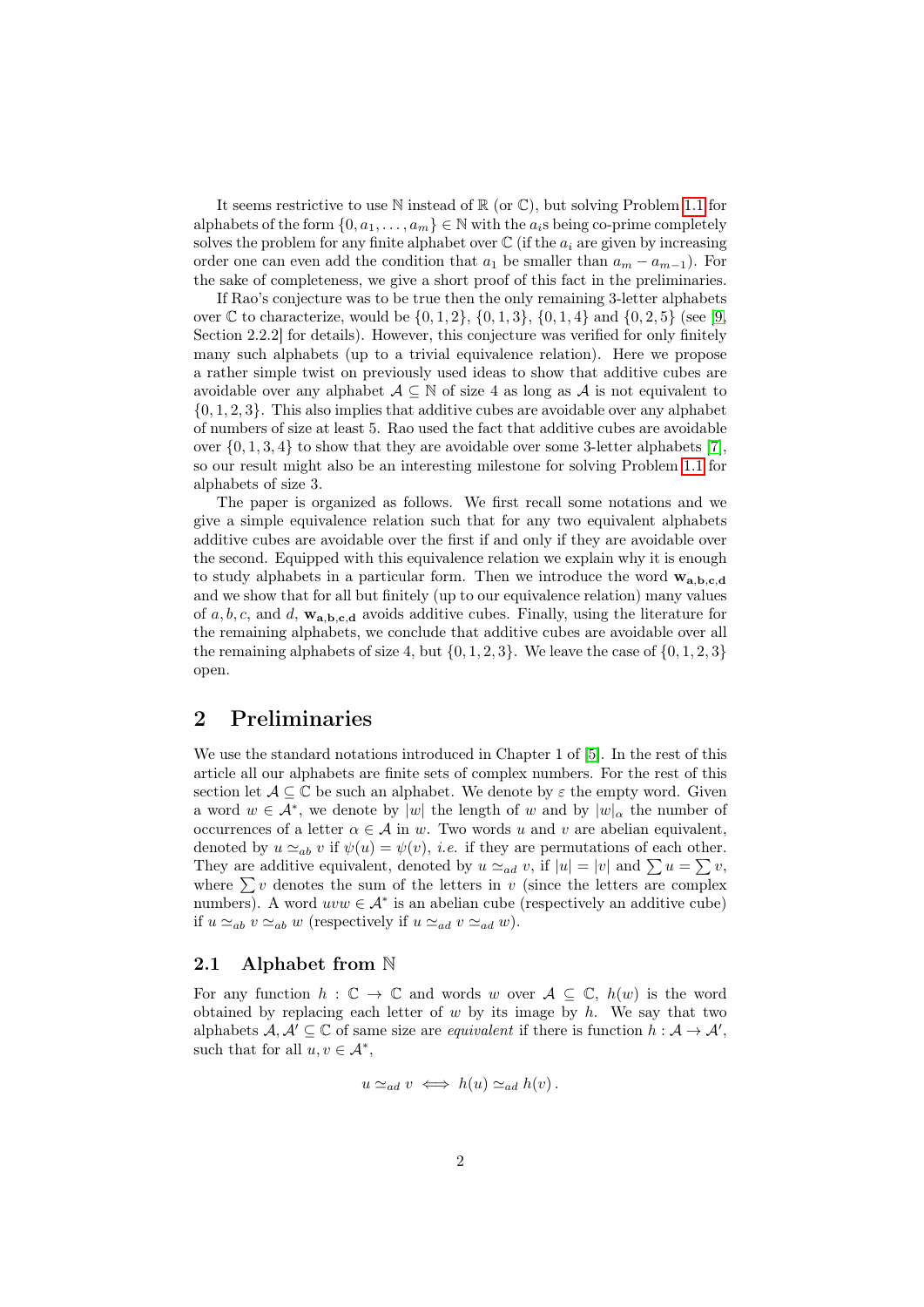In this subsection, we show that for any alphabet of complex numbers, we either already know if additive cubes are avoidable or it is equivalent to an alphabet of integers.

We start by giving sufficient conditions for two alphabets to be equivalent.

<span id="page-2-0"></span>**Lemma 2.1.** Let  $a \in \mathbb{C}_{\neq 0}$ ,  $b \in \mathbb{C}$  and  $f : \mathbb{C} \to \mathbb{C}$  be the function such that for all x,  $f(x) = ax + b$ , then

 $u \simeq_{ad} v \iff f(u) \simeq_{ad} f(v)$ .

*Proof.* By definition for any word w,  $|w| = |f(w)|$ . Thus for any  $u, v \in A^*$ ,

$$
|u| = |v| \iff |f(u)| = |f(v)|.
$$

For any  $u, v \in \mathcal{A}^*$ , such that  $|u| = |v|$ , the following are equivalent:

$$
\sum u = \sum v,
$$
  
\n
$$
\iff a \sum u + |u|b = a \sum v + |u|b
$$
 (since  $a \neq 0$ )  
\n
$$
\iff a \sum u + |f(u)|b = a \sum v + |f(v)|b
$$
 (since  $|f(u)| = |u| = |v| = |f(v)|$ )  
\n
$$
\iff \sum f(u) = \sum f(v).
$$

We deduce that

$$
\left(|u| = |v| \text{ and } \sum u = \sum v\right) \iff \left(|f(u)| = |f(v)| \text{ and } \sum f(u) = \sum f(v)\right)
$$
  
which concludes the proof.

Recall that two complex numbers  $a$  and  $b$  are said to be rationally independent if there are no  $(k_1, k_2) \in \mathbb{Z}$  such that  $(k_1, k_2) \neq 0$  and  $k_1a + k_2b = 0$ .

**Lemma 2.2.** Let  $A \subseteq \mathbb{C}$  then one of the following holds:

- 1.  $|A| \leq 2$ , then additive cubes are not avoidable over A,
- 2.  $|\mathcal{A}| > 2$  and there are  $a, b, c \in \mathcal{A}$ , such that  $b a$  and  $c a$  are rationally independent, then additive cubes are avoidable over A,
- 3.  $|\mathcal{A}| > 2$  and for any pairwise different  $a, b, c \in \mathcal{A}$ ,  $b a$  and  $c a$  are rationally dependent, then there is an alphabet  $\mathcal{A}' = \{0, a_1, \ldots, a_m\} \in \mathbb{N}$ with the  $a_i$  co-primes such that  $A$  and  $A'$  are equivalent.

Proof. Let us verify each statement one by one.

1. It is easy to verify that abelian cubes are not avoidable over 2 letters [\[2\]](#page-14-7). Since the addition is commutative on  $\mathbb{C}$ , additive cubes are not avoidable over any alphabet of complex numbers of size at most 2.

2. Since  $b - a$  and  $c - a$  are rationally independent, for any  $k_1, k_2, k_3 \subseteq \mathbb{Z}$ , if  $0k_1 + (b - a)k_2 + (c - a)k_3 = 0$  then  $k_2 = k_3 = 0$ . Thus for any word  $u, v \in \{0, b-a, c-a\}^*$ , if  $\sum u = \sum v$  then u has the same number of occurrences of  $b - a$  (resp.  $c - a$ ) than v; if moreover  $|u| = |v|$  then they also have the same number of occurrences of 0. Thus, for any word  $u, v \in \{0, b-a, c-a\}^*$ , if  $u \simeq_{ad} v$ then  $u \simeq_{ab} v$  are abelian equivalent. From Lemma [2.1](#page-2-0) (with  $f : x \to x + a$ ), for any  $u, v \in \{a, b, c\}^*$  such that  $u \simeq_{ad} v$  then  $u \simeq_{ab} v$  are abelian equivalent. Since abelian cubes are avoidable over 3 letters we deduce that additive cubes are avoidable over A.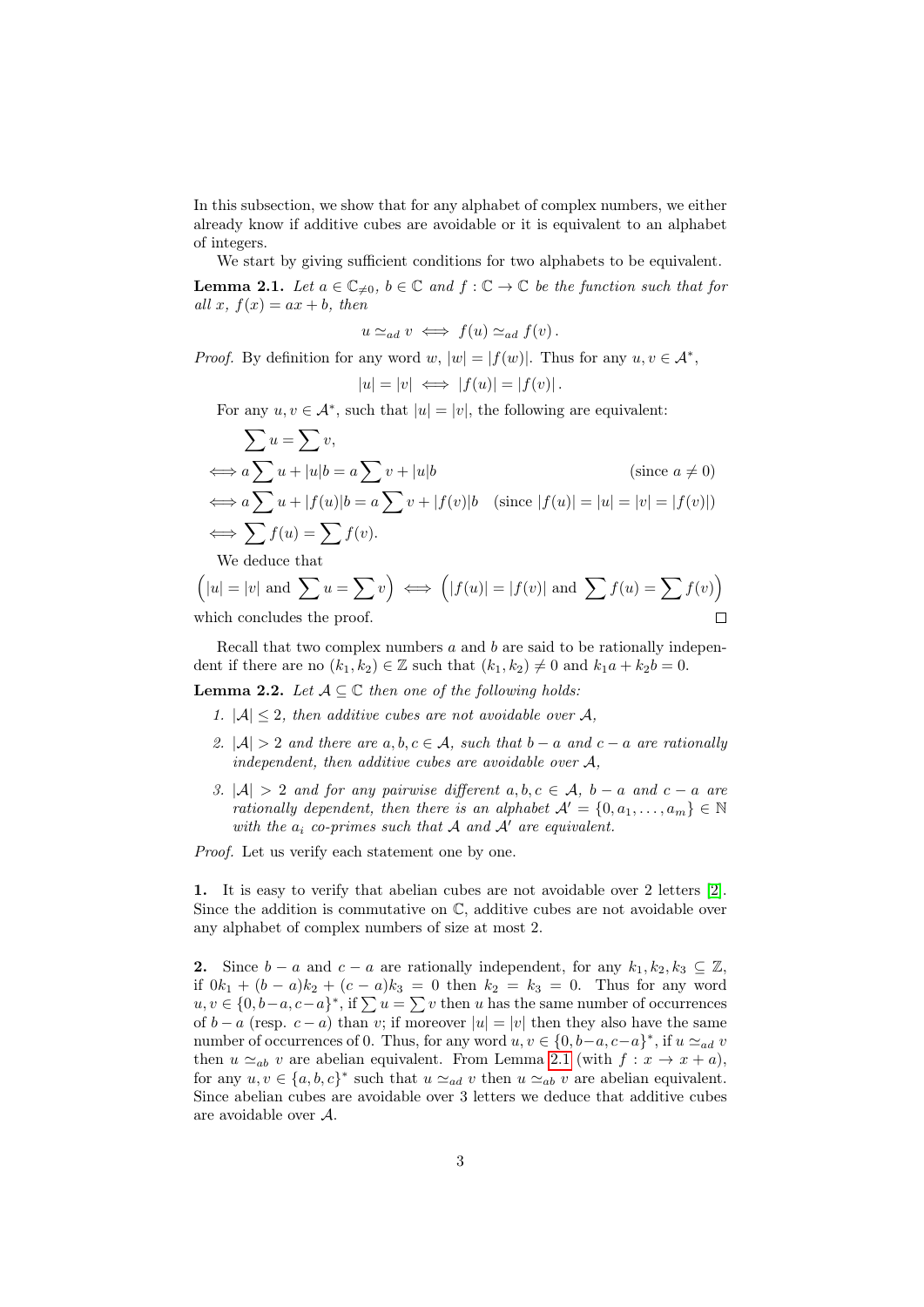3. Let  ${b_1, ..., b_m} = A$  with  $b_1 < b_2 ... < b_m$ . For any  $i, b_i - b_1$  and  $b_2 - b_1$  are rationally dependent which implies  $\frac{b_i-b_1}{b_2-b_1} \in \mathbb{Q}_{>0}$ . Thus there exists a positive  $q \in \mathbb{N}$  such that for all  $i$ ,  $q_{b_2-b_1}^{b_1-b_1} \in \mathbb{N}$  and the  $q_{b_2-b_1}^{b_2-b_1}, q_{b_2-b_1}^{b_3-b_1}, \ldots, q_{b_2-b_1}^{b_m-b_1}$  are co-prime. Finally, we apply Lemma [2.1](#page-2-0) with  $f: x \to q_{b_2-b_1}^{x-b_1}$  and we get that the alphabet  $\{0 = q_{b_2-b_1}^{b_1-b_1}, q_{b_2-b_1}^{b_2-b_1}, q_{b_2-b_1}^{b_3-b_1}, \ldots, q_{b_2-b_1}^{b_m-b_1}\}$  satisfies all the required conditions. Г

Thus solving Problem [1.1](#page-0-0) for alphabets of the form  $\{0, a_1, \ldots, a_m\} \in \mathbb{N}$  with the  $a_i$ s being co-prime completely solves the problem for any finite alphabet over  $\mathbb{C}$ . Notice that, in case 3., one can add the condition that  $a_1 < a_m - a_{m-1}$ , (if not one can apply  $f: x \to a_m - x$ ) to this alphabet). One could also add that in the case  $|\mathcal{A}| = 2$ , one can avoid additive 4th powers (with an argument similar to 2. and the fact that abelian 4th powers are avoidable over 2 letters [\[2\]](#page-14-7)).

### 3 The infinite word  $W_{a,b,c,d}$

For any real numbers  $a, b, c, d \in \mathbb{R}$ , let  $\varphi_{a,b,c,d}: \{a, b, c, d\}^* \to \{a, b, c, d\}^*$  be the morphism such that

 $\varphi_{a,b,c,d}(a) = ac \; ; \; \; \varphi_{a,b,c,d}(b) = dc \; ; \; \; \varphi_{a,b,c,d}(c) = b \; \; ; \; \; \varphi_{a,b,c,d}(d) = ab$ and  $\mathbf{W}_{a,b,c,d} := \lim_{n \to +\infty} \varphi_{a,b,c,d}^n(a)$  be the infinite fixed point of  $\varphi_{a,b,c,d}$ . Cassaigne et al. [\[1\]](#page-14-3) showed in 2013 that  $\mathbf{W}_{0,1,3,4}$  avoids additive cubes. In particular, it implies that  $\mathbf{W}_{0,1,3,4}$  avoids abelian cubes, but since this properties does not depend on the choice of  $a, b, c, d$  we easily deduce the following Lemma.

<span id="page-3-1"></span>**Lemma 3.1.** For any pairwise distinct a, b, c, d the word  $\mathbf{W}_{a,b,c,d}$  avoids abelian cubes.

We define the *Parikh vector*  $\Psi$  as a map by

 $\Psi: \{a, b, c, d\}^* \longrightarrow \mathbb{Z}^4$  $w \longrightarrow {}^{t} (|w|_a |w|_b |w|_c |w|_d).$ Let  $M_{\varphi} =$  $\sqrt{ }$  $\overline{\mathcal{L}}$ 1 0 0 1 0 0 1 1 1 1 0 0 0 1 0 0  $\setminus$ be the adjacency matrix of  $\varphi_{a,b,c,d}$  and  $\tau$  be the

eigen vector of  $M_{\varphi}$  the closest to the following numerical approximation<sup>[1](#page-3-0)</sup>

$$
\tau = \begin{pmatrix} 0.5788 - 0.5749i \\ -0.3219 + 0.2183i \\ -0.0690 + 0.6165i \\ -0.1662 - 0.6810i \end{pmatrix}.
$$

<span id="page-3-0"></span><sup>1</sup>Remark that this is not an issue for us to use numerical approximation. Indeed, almost all the computations are numerically stable and if we start with good enough approximations, we get good enough approximations at the end (see footnote [2](#page-6-0) for the only case where it matters that a coefficient is exactly 0). Moreover, it should be noted that all the eigenvalues of the matrix belong to an algebraic field extension of  $\mathbb Q$  of degree 24 (according to Mathematica) and thus we could use the original proof of [\[1,](#page-14-3) Theorem 8] to get an exact value for C and only use exact computation on the rest of the article. However, exact computation in a field extension of degree 24 in Mathematica are great, but they are much harder to follow than numerical computations for a human being.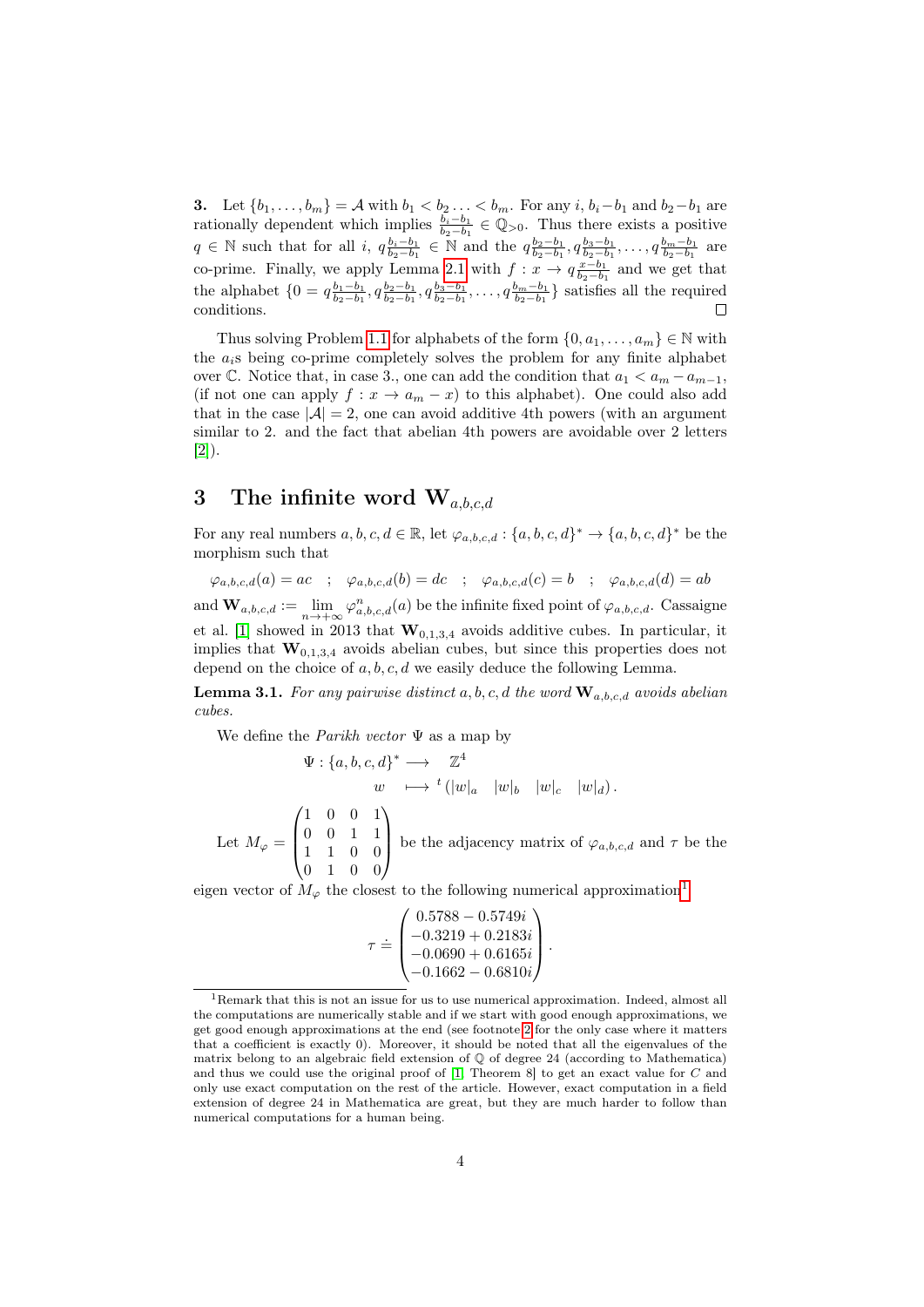We borrow one more Theorem from [\[1\]](#page-14-3).

<span id="page-4-0"></span>**Theorem 3.2** ([\[1,](#page-14-3) Theorem 8]). There is a constant C such that for any two factors of  $\mathbf{w}_{a,b,c,d}$  (not necessarily adjacent) u and v

$$
|\tau \cdot (\Psi(u) - \Psi(v))| < C,
$$

where  $2.175816 < C < 2.175817$ .

Equipped with these two lemmas we easily deduce the following one.

<span id="page-4-1"></span>**Lemma 3.3.** For any  $a, b, c, d \in \mathbb{R}$ , let  $M_{a,b,c,d} = \begin{pmatrix} 1 & 1 & 1 & 1 \\ a & b & c & d \end{pmatrix}$ . Suppose that  $\mathbf{w}_{a,b,c,d}$  contains an additive cube, then there exists a vector  $x \in \text{ker}(M_{a,b,c,d}) \cap$  $\mathbb{Z}^4 \setminus \{0\}$  such that  $|\tau \cdot x| < C$ , where C is given by Theorem [3.2.](#page-4-0)

*Proof.* Let uvw be an additive cube factor of  $w_{a,b,c,d}$ . By Lemma [3.1,](#page-3-1) uvw cannot be an abelian cube. Thus either  $\Psi(u) \neq \Psi(v)$  or  $\Psi(v) \neq \Psi(w)$ . Without lose of generality,  $\Psi(u) \neq \Psi(v)$ . In this case, let  $x = \Psi(u) - \Psi(v) \neq 0$ . Since x is the difference of two Parikh vectors we get  $x \in \mathbb{Z}^4$ . Since uvw is an additive cube  $|u| = |v|$  and  $|u|_a a + |u|_b b + |u|_c c + |u|_d d = |v|_a a + |v|_b b + |v|_c c + |v|_d d$ . This implies that  $M_{a,b,c,d}(\Psi(u)-\Psi(v))=0$  which can be rewritten  $x \in \text{ker}(M_{a,b,c,d})$ . We showed that  $x \in \text{ker}(M_{a,b,c,d}) \cap \mathbb{Z}^4 \setminus \{0\}$ . By assumption u and v are two factors of  $\mathbf{w}_{a,b,c,d}$  and by Theorem [3.2](#page-4-0) we get

$$
|\tau \cdot x| < C
$$

which concludes the proof.

This really simple Lemma contains the main idea of the article. If we want to know for which choices of a, b, c and d, the word  $\mathbf{w}_{a,b,c,d}$  avoids additive cubes, we only need to study the behavior of the lattice  $\ker(M_{a,b,c,d}) \cap \mathbb{Z}^4 \setminus \{0\}$  which is tedious but only relies on simple arguments.

## 4 The case of  $\mathbf{W}_{0,1,c,d}$

We study the lattice  $\ker(M_{0,1,c,d}) \cap \mathbb{Z}^4 \setminus \{0\}$ , for  $c, d \in \mathbb{R}$ , to show that in many cases additive cubes are avoidable over  $\{0, 1, c, d\}.$ 

<span id="page-4-2"></span>**Theorem 4.1.** Let  $c, d \in \mathbb{R}$ . Suppose we have  $d > c > 1$ ,  $c \notin \{5/4, 4/3, 3/2, 2\}$ and  $d \notin \{6-4c, 5-3c, 4-2c, 3-c, 2c-3, 2c-2, 2c-1, 3c-3, 2\}$  then  $\mathbf{w}_{0,1,c,d}$ avoids additive cubes.

Proof. From Lemma [3.3,](#page-4-1) it is enough to show that under our assumptions for any  $x \in \text{ker}(M_{0,1,c,d}) \cap \mathbb{Z}^4 \setminus \{0\}$ , we get  $|\tau \cdot x| \geq C$ . Let us first express this set of vectors in a more convenient way. It is straight forward to check that if  $\alpha = (c-1, -c, 1, 0)$  and  $\beta = (d-1, -d, 0, 1)$ , then  $\alpha, \beta$  is a base of ker $(M_{0,1,c,d})$ . For any reals m and n, if  $m\alpha + n\beta$  is an integral vector then  $m \in \mathbb{N}$  (resp.  $n \in \mathbb{N}$ ) because otherwise the third (resp. the fourth) coordinate is not an integer and  $mc + nd \in \mathbb{Z}$  otherwise the first and second coordinates are not integers. We deduce that

$$
\ker(M_{0,1,c,d}) \cap \mathbb{Z}^4 = \{m\alpha + n\beta | m, n \in \mathbb{Z}, mc + nd \in \mathbb{Z}\}.
$$

 $\Box$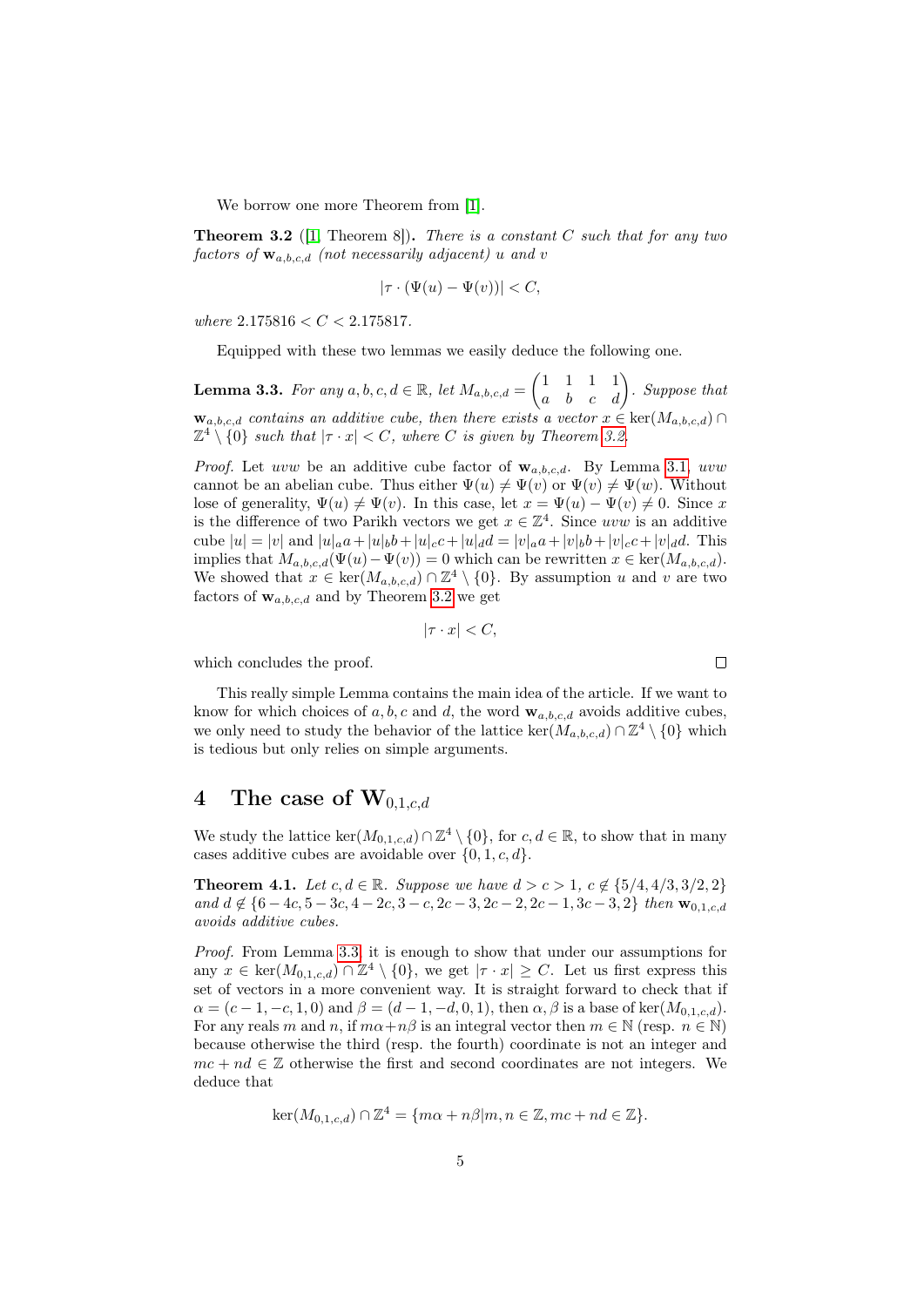Thus, we only need to show that, under our assumptions, for any  $m, n \in \mathbb{Z}$  with  $mc + nd \in \mathbb{Z}$  and  $(m, n) \neq (0, 0)$ , we get  $|\tau \cdot (m\alpha + n\beta)| \geq C$ .

Let us first show that this is the case if  $n = 0$ . In this case,  $m \neq 0$ ,  $|\tau \cdot m\alpha| = |m||\tau \cdot \alpha|$  and  $mc \in \mathbb{Z}$ . Numerical computation gives  $f_0(c) := |\tau \cdot \alpha| = \sqrt{1.83908 + c(-3.05698 + 1.44043c)}$ . It is easily verified that the minimum of  $\sqrt{1.83908 + c(-3.05698 + 1.44043c)}$ . It is easily verified that the minimum of  $f_0$  is reached at  $c = \frac{3.05698}{2 \times 1.44043} = 1.06114$ . Thus for any interval  $x, y \in \mathbb{R}$  with  $x < y$  and 1.06114  $y < y$  the minimum of  $f_0$  over the interval  $[x, y]$  is given by  $f_0(\max\{1.06114, x\})$ . We split this in few similar cases depending on the value of c.

- If  $c > 2.85$  a simple computation gives  $|\tau \cdot \alpha| > C$  and  $|\tau \cdot m\alpha| > C$ .
- If  $c \in [1.9, 2.9] \setminus \{2\}$ , a simple computation gives  $|\tau \cdot \alpha| > \frac{C}{2}$ . Moreover in this case the conditions  $m \in \mathbb{Z}$  and  $mc \in \mathbb{Z}$  imply  $|m| > 2$  (since  $c \notin \mathbb{Z}$ ) and  $|\tau \cdot m\alpha| > C$ .
- If  $c \in [1.55, 1.95]$ , a simple computation gives  $|\tau \cdot \alpha| > \frac{C}{3}$ . Moreover in this case the conditions  $m \in \mathbb{Z}$  and  $mc \in \mathbb{Z}$  imply  $|m| \geq 3$  (since  $2c \notin \mathbb{Z}$ ) and we get  $|\tau \cdot m\alpha| > C$ .
- If  $c \in [1.3, 1.65] \setminus \{4/3, 3/2\}$ , a simple computation gives  $|\tau \cdot \alpha| > \frac{C}{4}$ . Moreover in this case the conditions  $m \in \mathbb{Z}$  and  $mc \in \mathbb{Z}$  imply  $|m| \geq 4$ (since  $3c, 2c \notin \mathbb{Z}$ ) and we get  $|\tau \cdot m\alpha| > C$ .
- If  $c \in ]1, 1.35] \setminus \{5/4, 4/3\}$ , a simple computation gives  $|\tau \cdot \alpha| > \frac{C}{5}$ . Moreover in this case the conditions  $m \in \mathbb{Z}$  and  $mc \in \mathbb{Z}$  imply  $|m| \geq 4$  (since  $4c, 3c, 2c \notin \mathbb{Z}$  and we get  $|\tau \cdot m\alpha| > C$ .

Let us now show that this is true if  $|n| \geq 4$  and  $m \in \mathbb{Z}$ .

$$
|m\tau \cdot \alpha + n\tau \cdot \beta| = |n||\tau \cdot \alpha| \left| \frac{m}{n} + \frac{\tau \cdot \beta}{\tau \cdot \alpha} \right|
$$
  
\n
$$
\geq |n||\tau \cdot \alpha| \left| \text{Im} \left( \frac{m}{n} + \frac{\tau \cdot \beta}{\tau \cdot \alpha} \right) \right|
$$
  
\n
$$
\geq |n||\tau \cdot \alpha| \left| \text{Im} \left( \frac{\tau \cdot \beta}{\tau \cdot \alpha} \right) \right|
$$
  
\n
$$
\geq k|n|,
$$
 (1)

where

<span id="page-5-0"></span>
$$
k = |\tau \cdot \alpha| \left| \operatorname{Im} \left( \frac{\tau \cdot \beta}{\tau \cdot \alpha} \right) \right|.
$$

The numerical computation of k gives:

$$
k^2 \doteq \frac{1}{c^2 - 2.12228 c + 1.27676} \Big( 0.217137 d^2 + 0.533079 dc + 0.327181c^2
$$
  
+ 0.217127 d - 0.911556c + 0.634921 \Big)  

$$
k^2 - \left(\frac{C}{4}\right)^2 \doteq \frac{1}{1.27676 - 2.12228c + c^2} \Big( 0.257151 + 0.0312991c^2
$$
  
+ c(-0.283614 + 0.533079d) + (-0.742604 + 0.217137d)d \Big)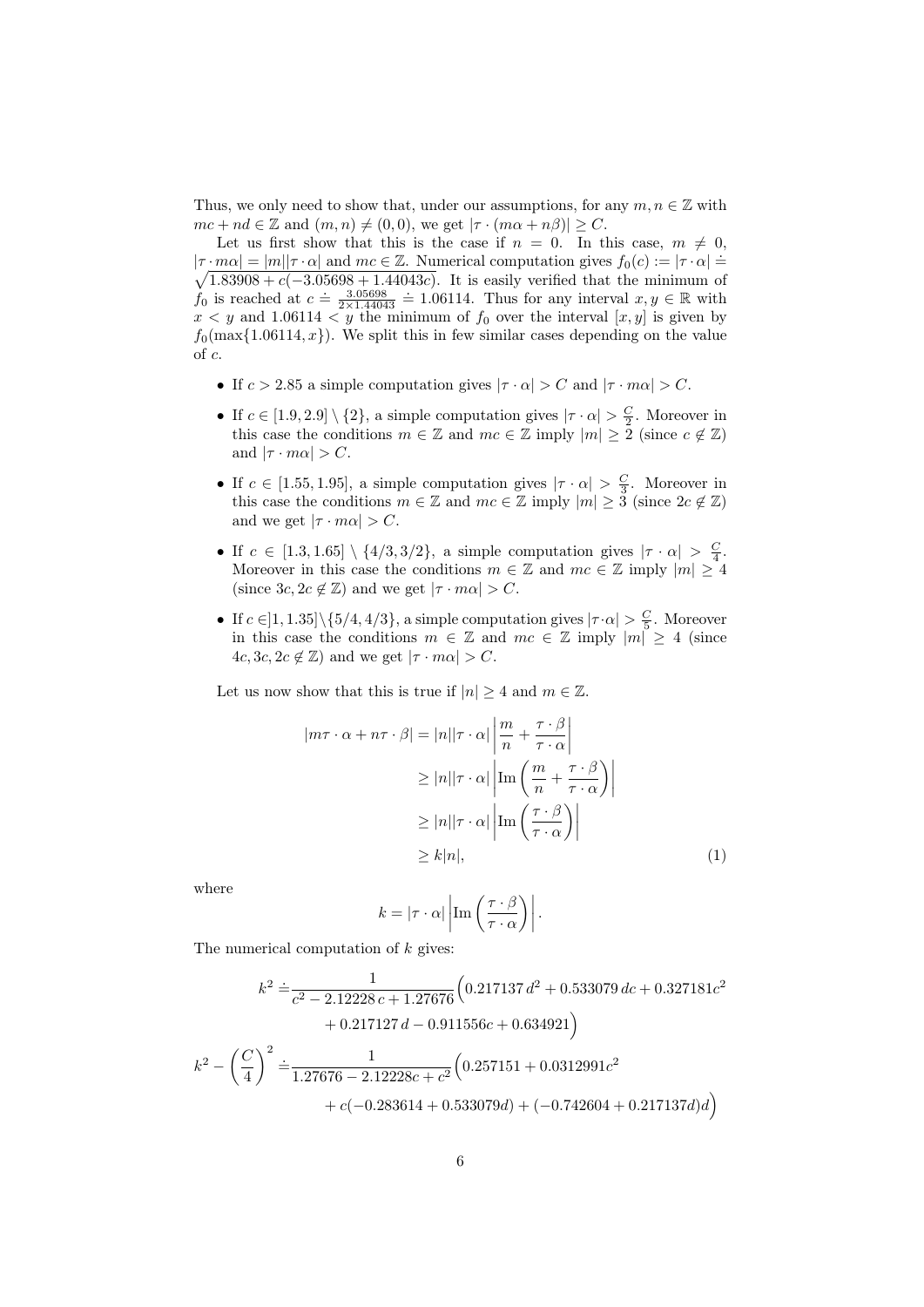The denominator is positive for any real  $c$ . Thus the sign is the same as the sign of the numerator. For a fixed d, the minimum of the numerator if reached for  $c =$  $0.00443843 - 0.00834245d < 0$  (since  $d > 1$ ). Thus the numerator is an increasing function of c for  $c > 0$  and in particular for fixed d and  $1 \leq c < d$  the minimum is reached at  $c = 1$  and is given by  $0.00483619 + (-0.209525 + 0.217137d)d$  which is positive since  $d > 1$ . We conclude that  $k > \frac{C}{4}$ . We use equation [\(1\)](#page-5-0) to get that if  $|n| \geq 4$ ,

$$
|m\tau \cdot \alpha + n\tau \cdot \beta| > C.
$$

It remains to do the cases  $|n| \in \{1, 2, 3\}$ . Since multiplication by −1 does not change the absolute value, it is enough to take care of the cases  $n \in \{1, 2, 3\}$ . We treat each case in a similar way. Let us start with the case  $n = 1$ . We get numerically

$$
P_{c,d,1}(m) := |\tau \cdot (m\alpha + \beta)|^2 - C^2
$$
  
\n
$$
\doteq -4.16782 + 0.712407m - 1.17373cm + 1.83908m^2 - 3.05698cm^2
$$
  
\n
$$
+ 1.44043c^2m^2 + (-1.17373 - 3.05698m + 2.88085cm)d + 1.44043d^2.
$$

 $P_{c,d,1}(m)$  is a quadratic polynomial in d. Computing the discriminant yields  $P_{c,d,1}(m) > 0, \forall c \in \mathbb{R}$  if and only if

$$
\Delta_c(d) := 25.3914 + 3.07144m - 1.25108m^2 < 0.
$$

This is a quadratic equation<sup>[2](#page-6-0)</sup> in m and solving it yields

$$
m \notin [-3.44178, 5.89681] \implies |\tau \cdot (m\alpha + \beta)| > C.
$$

Thus we only need to check that, under our assumptions, for every  $m \in$  $\{5, 4, 3, 2, 1, 0, -1, -2, -3\}$  such that  $mc + d \in \mathbb{Z}$ ,  $P_{c,d,1}(m) > 0$ . Let us detail the cases  $m = -3$  and  $m = 4$ . Numerically, we get  $P_{c,d,1}(-3) \doteq$  $10.2467 + 12.9638c^2 + c(-23.9917 - 8.64256d) + d(7.99723 + 1.44043d)$ . This is a quadratic polynomial in  $d$  and we easily deduce that

$$
P_{c,d,1}(-3) > 0 \iff d \in ]-\infty, 3c - 3.54573[\cup]3c - 2.00625, \infty[^3
$$

Thus in particular, since, by hypothesis,  $d \neq 3c-3$  then either  $P_{c,d,1}(-3) > 0$ or  $d \in [3c - 3.54573, 3c - 2.00625]$  and then  $-3c + d \notin \mathbb{Z}$ . The condition  $P_{c,d,1}(4) > 0$  is equivalent to  $d \in ]6.1107-4c, \infty[$ . Since  $d > c > 1$  and  $d \neq 6-4c$ then either  $P_{c,d,1}(4) > 0$  or  $d + 4c \notin \mathbb{Z}$ . The other cases are rather similar, so we give for each of them the condition on the reals and the assumptions that allow us to conclude.

<span id="page-6-0"></span><sup>&</sup>lt;sup>2</sup>Remark that this is no numerical coincidence that  $c$  does not appear. It can be formally verified by using the fact that  $P_{c,d,1}(m)$  is of the form  $(x+ym+z(d+cm))^2+(x'+y'm+cm)$  $z'(d + cm))^2 - C^2$  with  $, y, z \in \mathbb{R}$ .

<span id="page-6-1"></span><sup>3</sup>As for the previous note, this is no numerical coincidence that there is no complicated squareroot involving  $c$  since  $c$  does not appear in the discriminant.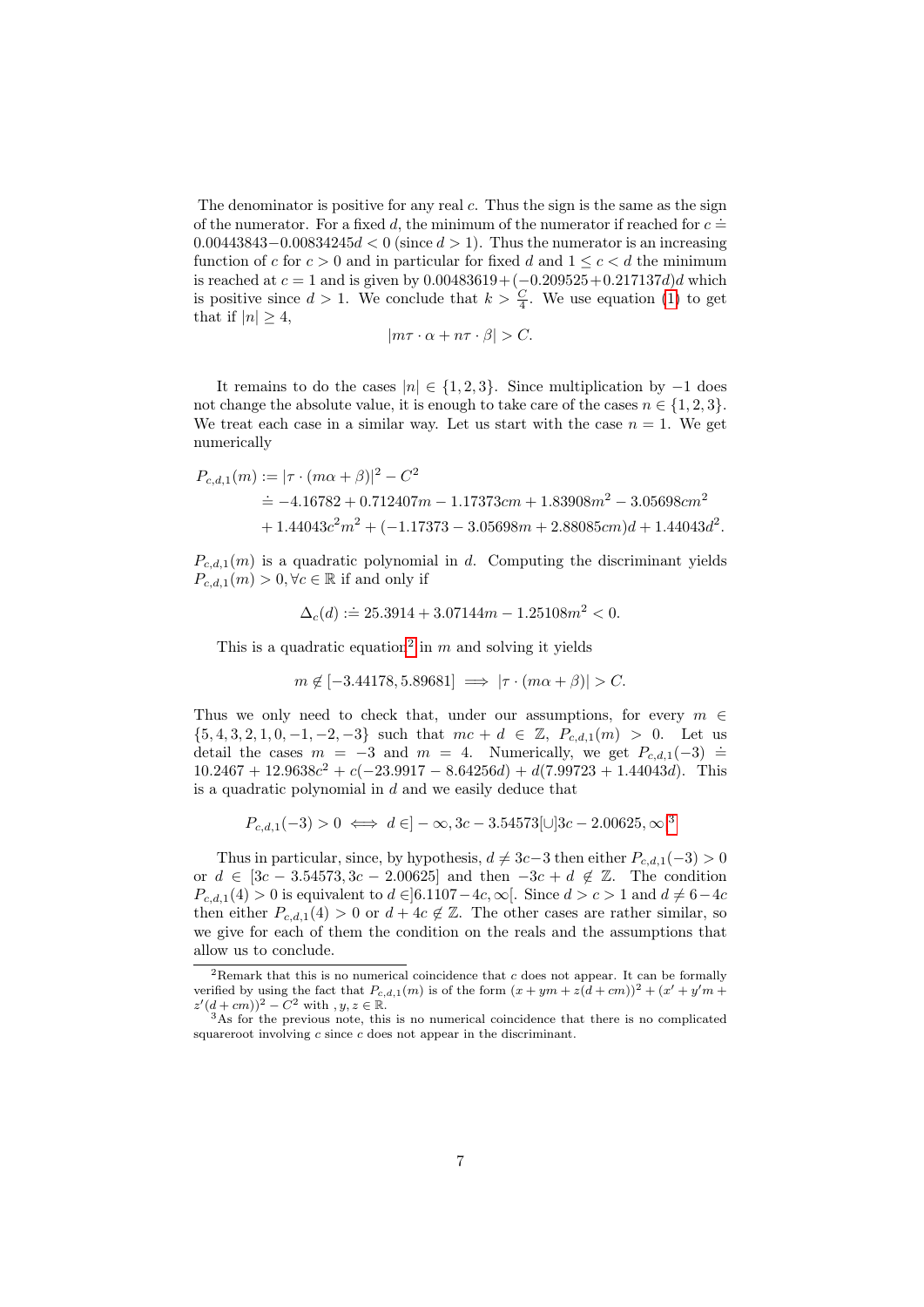| (1): an equivalent condition over $d$                            | A sufficient condition          |  |
|------------------------------------------------------------------|---------------------------------|--|
|                                                                  | to get $(1)$                    |  |
| $P_{c,d,1}(5) > 0 \Leftrightarrow d \in ]6.78141 - 5c, \infty[$  | d > c > 1                       |  |
| $P_{c,d,1}(4) > 0 \Leftrightarrow d \in ]6.1107 - 4c, \infty[$   | $d > c > 1$ and $d \neq 6-4c$   |  |
| $P_{c,d,1}(3) > 0 \Leftrightarrow d \in ]5.26804 - 3c, \infty[$  | $d > c > 1$ and $d \neq 5-3c$   |  |
| $P_{c,d,1}(2) > 0 \Leftrightarrow d \in ]4.31762 - 2c, \infty[$  | $d > c > 1$ and $d \neq 4 - 2c$ |  |
| $P_{c,d,1}(1) > 0 \Leftrightarrow d \in ]3.27931 - c, \infty[$   | $d > c > 1$ and $d \neq 3 - c$  |  |
| $P_{c,d,1}(0) > 0 \Leftrightarrow d \notin [-1.34171, 2.15655]$  | $d > c > 1$ and $d \neq 2$      |  |
| $P_{c,d,1}(-1) > 0 \Leftrightarrow d \in ]c + 0.939592, \infty[$ | d > c                           |  |
| $P_{c,d,1}(-2) > 0$                                              | $d \notin \{2c-3, 2c-2, 2c-1\}$ |  |
| $\Leftrightarrow d \notin [2c - 3.02493, 2c - 0.404774]$         |                                 |  |
| $P_{c,d,1}(-3) > 0$                                              | $d \neq 3c-3$                   |  |
| $\Leftrightarrow d \notin [3c - 3.54573, 3c - 2.00625]$          |                                 |  |

The next case is  $n = 2$  and we will treat it in a similar fashion. We get numerically

$$
P_{c,d,2}(m) := |\tau \cdot (m\alpha + 2\beta)|^2 - C^2
$$
  
\n
$$
\doteq -2.46898 + 1.42481m - 2.34745cm + 1.83908m^2 - 3.05698cm^2
$$
  
\n
$$
+ 1.44043c^2m^2 + (-4.6949 - 6.11397m + 5.76171cm)d + 5.76171d^2.
$$

Computing the discriminant yields  $P_{c,d,2}(m)>0, \forall d \in \mathbb{R}$  if and only if

$$
\Delta_c(d) := 78.9442 + (24.5715 - 5.00433m)m < 0.
$$

This is a quadratic equation in  $m$  and solving it yields

$$
m \notin [-2.21427, 7.12433] \implies |\tau \cdot (m\alpha + \beta)| > C.
$$

Thus we only need to check that, under our assumptions, for every  $m \in$  $\{7, 6, 5, 4, 3, 2, 1, 0, -1, -2\}$  such that  $mc + 2d \in \mathbb{Z}$ ,  $P_{c,d,2}(m) > 0$ . Each case is rather similar to the cases with  $n = 1$ , so we give for each of them the condition on the reals and the assumptions that allow us to conclude.

| (1): an equivalent condition over $d$                                                       | A sufficient<br>condition to |
|---------------------------------------------------------------------------------------------|------------------------------|
|                                                                                             | get(1)                       |
| $P_{c,d,2}(7) > 0 \Leftrightarrow d \notin ]3.91363 - 3.5c, 4.32919 - 3.5c[$                | d > c > 1                    |
| $P_{c,d,2}(6) > 0 \Leftrightarrow d \notin ]3.00088 - 3c, 4.1808 - 3c[$                     | d > c > 1                    |
| $P_{c,d,2}(5) > 0 \Leftrightarrow d \notin ]2.30029 - 2.5c, 3.82024 - 2.5c[$                | d > c > 1                    |
| $P_{c,d,2}(4) > 0 \Leftrightarrow d \notin ]1.67431 - 2c, 3.38509 - 2c[$                    | d > c > 1                    |
| $P_{c,d,2}(3) > 0 \Leftrightarrow d \notin ]1.09888 - 1.5c, 2.89938 - 1.5c[$                | d > c > 1                    |
| $P_{c,d,2}(2) > 0 \Leftrightarrow d \notin ]0.566427 - c, 2.3707 - c[$                      | d > c > 1                    |
| $P_{c,d,2}(1) > 0 \Leftrightarrow d \notin ]0.0766769 - 0.5c, 1.79931 - 0.5c]$              | d > c > 1                    |
| $P_{c,d,2}(0) > 0 \Leftrightarrow d \notin ] -0.363621, 1.17847[$                           | d > c > 1                    |
| $P_{c,d,2}(-1) > 0 \Leftrightarrow d \notin [-0.73\overline{2884} + 0.5c, 0.486592 + 0.5c]$ | d > c                        |
| $P_{c,d,2}(-2) > 0 \Leftrightarrow d \notin [-0.925154 + c, -0.382276 + c]$                 | d > c                        |

The only remaining case is  $n = 3$  and we will treat it in a similar fashion.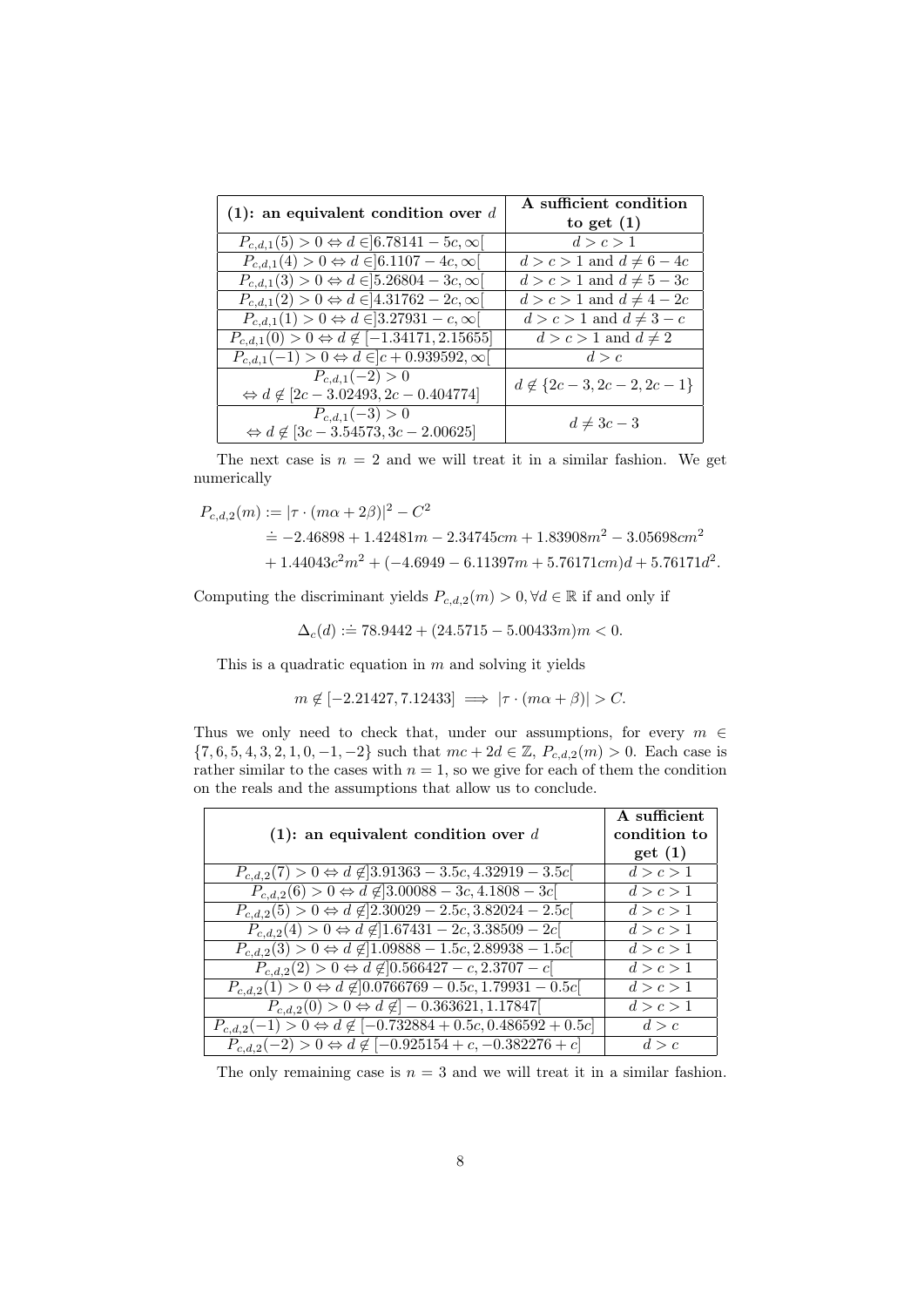We get numerically

$$
P_{c,d,3}(m) := |\tau \cdot (m\alpha + 2\beta)|^2 - C^2
$$
  
= 0.362434 + 2.13722m - 3.52118bm + 1.83908m<sup>2</sup> - 3.05698cm<sup>2</sup>  
+ 1.44043c<sup>2</sup>m<sup>2</sup> + (-10.5635 - 9.17095m + 8.64256cm)d + 12.9638d<sup>2</sup>

Computing the discriminant yields  $P_{c,d,3}(m) > 0, \forall d \in \mathbb{R}$  if and only if

$$
\Delta_c(d) := 92.7941 + 82.929m - 11.2597m^2 < 0.
$$

This is a quadratic equation in  $m$  and solving it yields

$$
m \notin [-0.986756, 8.35184] \implies |\tau \cdot (m\alpha + \beta)| > C.
$$

Thus we only need to check that, under our assumptions, for every  $m$   $\in$  $\{8, 7, 6, 5, 4, 3, 2, 1, 0\}$  such that  $mc + 3d \in \mathbb{Z}$ ,  $P_{c,d,3}(m) > 0$ . Each case is rather similar to the cases  $n = 1, 2$ , so we give for each of them the condition on the reals and the assumptions that allow us to conclude.

| (1): an equivalent condition over $d$                                                        | A sufficient<br>condition to<br>get(1) |
|----------------------------------------------------------------------------------------------|----------------------------------------|
| $P_{c,d,3}(8) > 0$                                                                           |                                        |
| $\Leftrightarrow d \notin ]3.00699 - 2.66667c, 3.46726 - 2.66667c[$                          | d > c > 1                              |
| $P_{c,d,3}(7) > 0$<br>$\Leftrightarrow d \notin ]2.45816 - 2.33333c, 3.30867 - 2.33333c]$    | d > c > 1                              |
| $P_{c,d,3}(6) > 0$<br>$\Leftrightarrow d \notin ]2.00508 - 2c, 3.05432 - 2c[$                | d > c > 1                              |
| $P_{c,d,3}(5) > 0$<br>$\Leftrightarrow d \notin ]1.59624 - 1.66667c, 2.75573 - 1.66667c[$    | d > c > 1                              |
| $P_{c,d,3}(4) > 0$<br>$\Leftrightarrow d \notin ]1.21937 - 1.33333c, 2.42518 - 1.33333c]$    | d > c > 1                              |
| $P_{c,d,3}(3) > 0$<br>$\Leftrightarrow d \not\in ]0.870753 - c, 2.06637 - c[$                | d > c > 1                              |
| $P_{c,d,3}(2) > 0$<br>$\Leftrightarrow d \notin ]0.551146 - 0.666667c, 1.67855 - 0.666667c]$ | d > c > 1                              |
| $P_{c,d,3}(1) > 0$<br>$\Leftrightarrow d \notin ]0.266517 - 0.333333c, 1.25575 - 0.333333c]$ | d > c > 1                              |
| $P_{c,d,3}(0) > 0$<br>$\Leftrightarrow d \notin ]0.0358908, 0.778955[$                       | d > c > 1                              |

This concludes the proof.

 $\Box$ 

In fact, using one more symmetry we improve the previous result.

<span id="page-8-0"></span>**Theorem 4.2.** For any  $(c,d) \in \mathbb{R}^2 \setminus \mathcal{F}$  additive cubes are avoidable over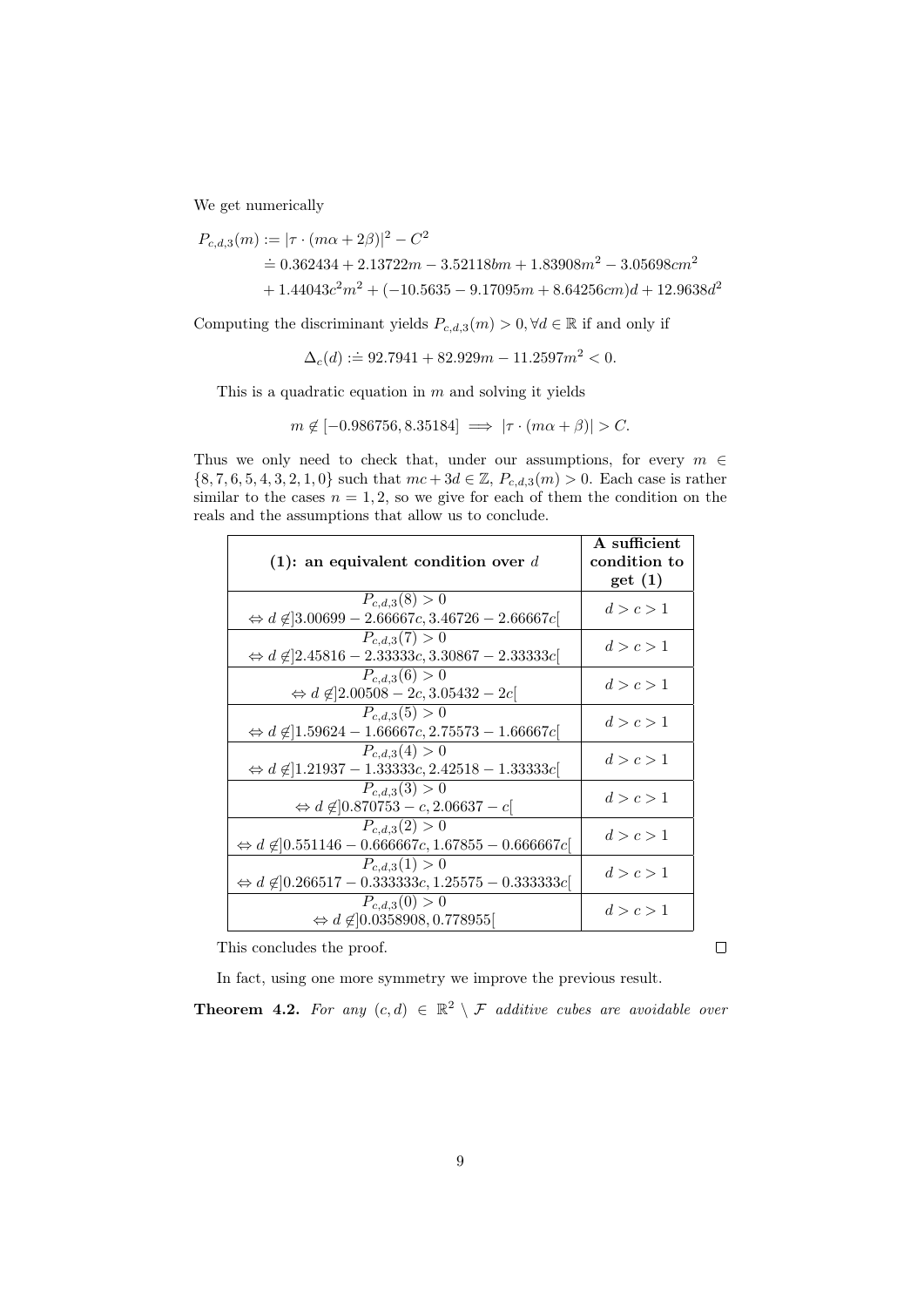${0, 1, c, d}$  where

$$
\mathcal{F} = \left\{ \left( \frac{10}{9}, \frac{14}{9} \right), \left( \frac{9}{8}, \frac{3}{2} \right), \left( \frac{9}{8}, \frac{13}{8} \right), \left( \frac{8}{7}, \frac{10}{7} \right), \left( \frac{8}{7}, \frac{11}{7} \right), \left( \frac{8}{7}, \frac{12}{7} \right), \left( \frac{7}{6}, \frac{11}{6} \right), \left( \frac{7}{6}, \frac{3}{2} \right), \left( \frac{7}{6}, \frac{5}{3} \right), \left( \frac{6}{5}, \frac{8}{5} \right), \left( \frac{6}{5}, \frac{9}{5} \right), \left( \frac{6}{5}, 2 \right), \left( \frac{5}{4}, \frac{7}{4} \right), \left( \frac{5}{4}, 2 \right), \left( \frac{5}{4}, \frac{9}{4} \right), \left( \frac{5}{4}, \frac{11}{2} \right), \left( \frac{5}{4}, \frac{11}{4} \right), \left( \frac{5}{4}, \frac{13}{4} \right), \left( \frac{5}{4}, \frac{13}{4} \right), \left( \frac{5}{4}, \frac{7}{4} \right), \left( \frac{4}{3}, \frac{7}{3} \right), \left( \frac{4}{3}, \frac{8}{3} \right), \left( \frac{4}{3}, \frac{10}{3} \right), \left( \frac{4}{3}, \frac{11}{3} \right), \left( \frac{4}{3}, 4 \right), \left( \frac{3}{2}, \frac{5}{2} \right), \left( \frac{3}{2}, 3 \right), \left( \frac{3}{2}, \frac{7}{2} \right), \left( \frac{3}{2}, 4 \right), \left( \frac{3}{2}, \frac{9}{2} \right), \left( \frac{3}{2}, 5 \right), (4, 5) \right\}
$$
  

$$
\cup \left\{ \left\{ (2, t), (t, 2t - 2), (t, 2t - 1), (t, 3t - 3) : t \in \mathbb{R} \right\} \cap \left\{ (c, d) : d > c > 1 \right\} \right\}.
$$

*Proof.* Let  $X$  be the following set of pairs of parametric equations.

$$
\mathcal{X} = \{ (5/4, t), (4/3, t), (3/2, t), (2, t), (t, 6 - 4t), (t, 5 - 3t), (t, 4 - 2t), (t, 3 - t), (t, 2t - 3), (t, 2t - 2), (t, 2t - 1), (t, 3t - 3), (t, 2) \}.
$$

For any pair  $e = (x(t), y(t))$  of parametric equations, we denote by  $\mathcal{C}(e)$  the associated parametric curve (that is the set of points define by  $\{(x(t), y(t)) : t \in$ R}).

By the previous theorem for any  $c, d \in \mathbb{R}$  with  $c > d > 1$  and  $(c, d) \notin$  $\bigcup_{e \in \mathcal{X}} C(e)$  additive cubes are avoidable over  $\{0, 1, c, d\}$ . Moreover, for any  $c, d \in \mathbb{R}$  with  $d > c > 1$ , the alphabet  $\{0, 1, c, d\}$  is equivalent to the alphabet  $\{0, 1, \frac{d-1}{d-c}, \frac{d}{d-c}\}\$  (by the affine map  $x \to \frac{d-x}{d-c}$ ). Let  $f : \mathbb{R}^2 \to \mathbb{R}^2$  be the function such that for all  $x, y, f(x, y) = \left(\frac{y-1}{y-x}, \frac{y}{y-x}\right)$ . We deduce that for any  $c, d \in \mathbb{R}$  with  $d > c > 1$  and  $(c, d) \notin \bigcup_{e \in \mathcal{X}} \mathcal{C}(f \circ e)$  additive cubes are avoidable over  $\{0, 1, c, d\}$ . Let

$$
\mathcal{F} = \left(\bigcup_{e \in \mathcal{X}} \mathcal{C}(f \circ e)\right) \cap \left(\bigcup_{e \in \mathcal{X}} \mathcal{C}(e)\right) \cap \{(c, d) : d > c > 1\}.
$$

We finally get that for any  $c, d \in \mathbb{R}$  with  $d > c > 1$  and  $(c, d) \notin \mathcal{F}$  additive cubes are avoidable over  $\{0, 1, c, d\}$ . Let us now precisely compute F. First one easily computes

$$
\mathcal{C}(\lbrace f \circ e : e \in \mathcal{X} \rbrace) = \mathcal{C}\Bigg(\Big\{(t, 6t - 4), (t, 5t - 3), (t, 4t - 2), (t, 3t - 1), (t, \frac{3}{2}t - 1), (t, 2(t - 1)), (2, t), (t, 3(t - 1)), (t, 2t), (t, 5t - 4), (t, 4t - 3), (t, 3t - 2), (t, 2t - 1)\Bigg\}\Bigg).
$$

We get the set from the theorem by simply computing the intersection of the two sets (this is done by solving the  $13<sup>2</sup>$  equations).  $\Box$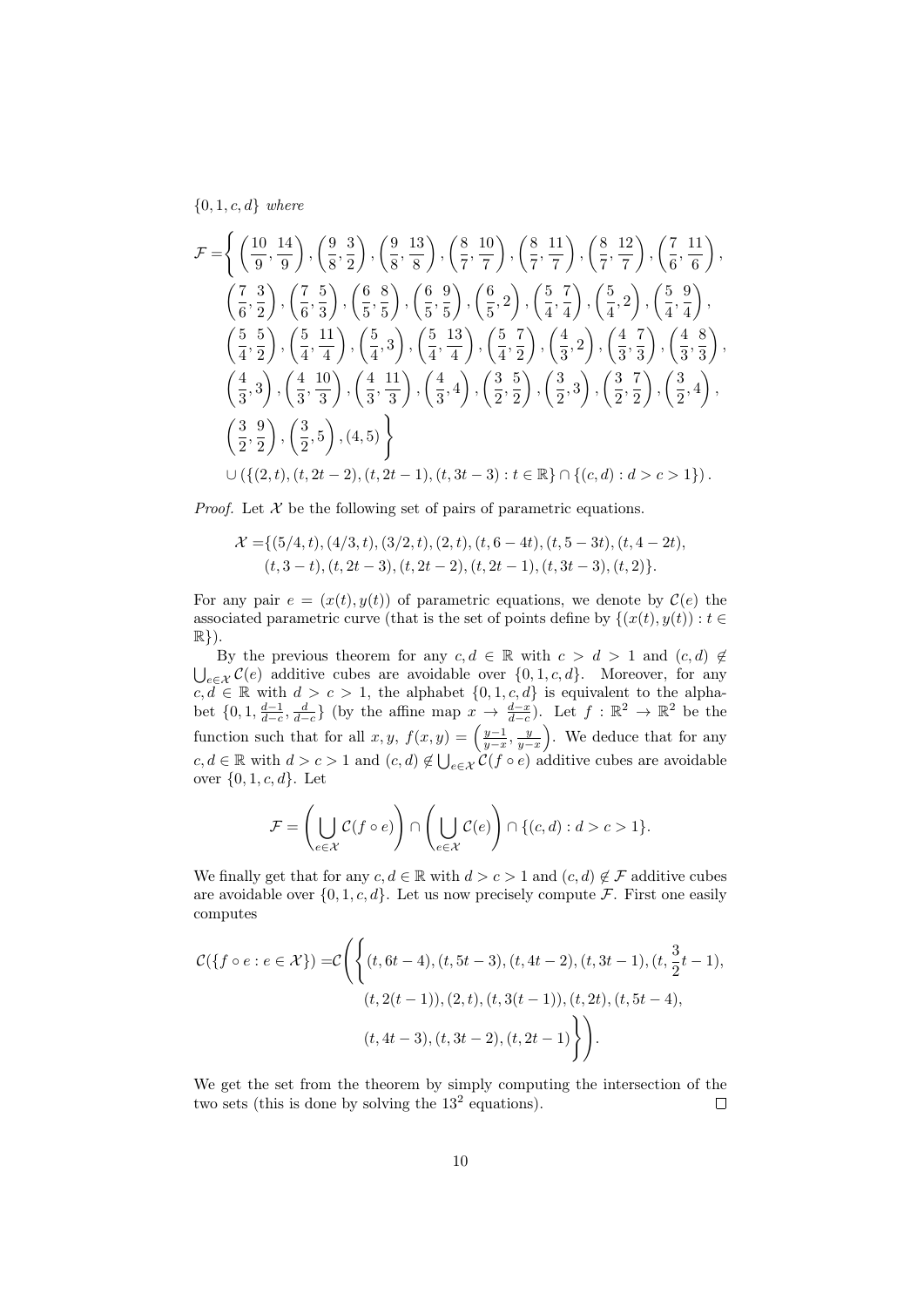### 5 The case of  $W_{1,0,cd}$

We do almost exactly the same proof as in the previous section to show the following result.

<span id="page-10-1"></span>**Theorem 5.1.** Let  $c, d \in \mathbb{R}$ . Suppose we have  $d > c > 1$ ,  $d \notin \{2, c + 1, c + \}$  $2, 2c + 2, 2c + 1, 2c, 3c, 3c + 1, 1 + \frac{c}{2}, \frac{1}{2} + c$  then  $\mathbf{w}_{1,0,c,d}$  avoids additive cubes.

Proof. Following the proof of Theorem [4.1,](#page-4-2) we only need to show that, under our assumptions, for any  $m, n \in \mathbb{Z}$  with  $mc + nd \in \mathbb{Z}, |\tau \cdot (m\alpha + n\beta)| > C$ , where  $\alpha = (-c, c - 1, 1, 0)$  and  $\beta = (-d, d - 1, 0, 1)$ .

Let us first show that this is the case if  $n = 0$ . This time we only need to do 2 sub-cases:

- If  $c > 1.71$  a simple computation gives  $|\tau \cdot \alpha| > C$  and  $|\tau \cdot m\alpha| > C$ .
- If  $c \in ]1,2[$ , a simple computation gives  $|\tau \cdot \alpha| > \frac{C}{2}$ . Moreover in this case the conditions  $m \in \mathbb{Z}$  and  $mc \in \mathbb{Z}$  imply  $|m| \geq 2$  (since  $c \notin \mathbb{Z}$ ) and we get  $|\tau \cdot m\alpha| \geq C$ .

Let us now show that this is true if  $|n| \geq 4$  and  $m \in \mathbb{Z}$ . The same computation gives:

<span id="page-10-0"></span>
$$
|m\tau \cdot \alpha + n\tau \cdot \beta| \ge k|n|,\tag{2}
$$

where

$$
k = |\tau \cdot \alpha| \left| \operatorname{Im} \left( \frac{\tau \cdot \beta}{\tau \cdot \alpha} \right) \right|.
$$

The exact same approach as in the previous proof can be used to verify that  $k^2 - \left(\frac{C}{4}\right)^2 > 0$  for any  $d > c > 1$ . This gives with equation [\(2\)](#page-10-0) that if  $|n| \geq 4$ ,

$$
|m\tau \cdot \alpha + n\tau \cdot \beta| > C.
$$

It remains to do the cases  $|n| \in \{1, 2, 3\}$  but it is enough to take care of the cases  $n \in \{1, 2, 3\}$  as previously. We start with the case  $n = 1$ . Once again  $P_{c,d,1}(m) := |\tau \cdot (m\alpha + \beta)|^2 - C^2$  is a quadratic polynomial in d. Computing its discriminant yields:  $P_{c,d,1}(m) > 0, \forall c \in \mathbb{R}$  if and only if

$$
\Delta_c(d) := 25.3914 + 3.07144m - 1.25108m^2 < 0.
$$

This is a quadratic equation in  $m$  and solving it yields

$$
m \notin [-3.44178, 5.89681] \implies |\tau \cdot (m\alpha + \beta)| > C
$$

(the conditions on  $m$  happen to be exactly the same). Thus we only need to check that, under our assumptions, for every  $m \in \{5, 4, 3, 2, 1, 0, -1, -2, -3\}$ such that  $mc + d \in \mathbb{Z}$ ,  $P_{c,d,1}(m) > 0$ .

All the cases are similar to what we did in the previous proof, so we give for each of them the condition on the reals and the assumptions that allow us to conclude.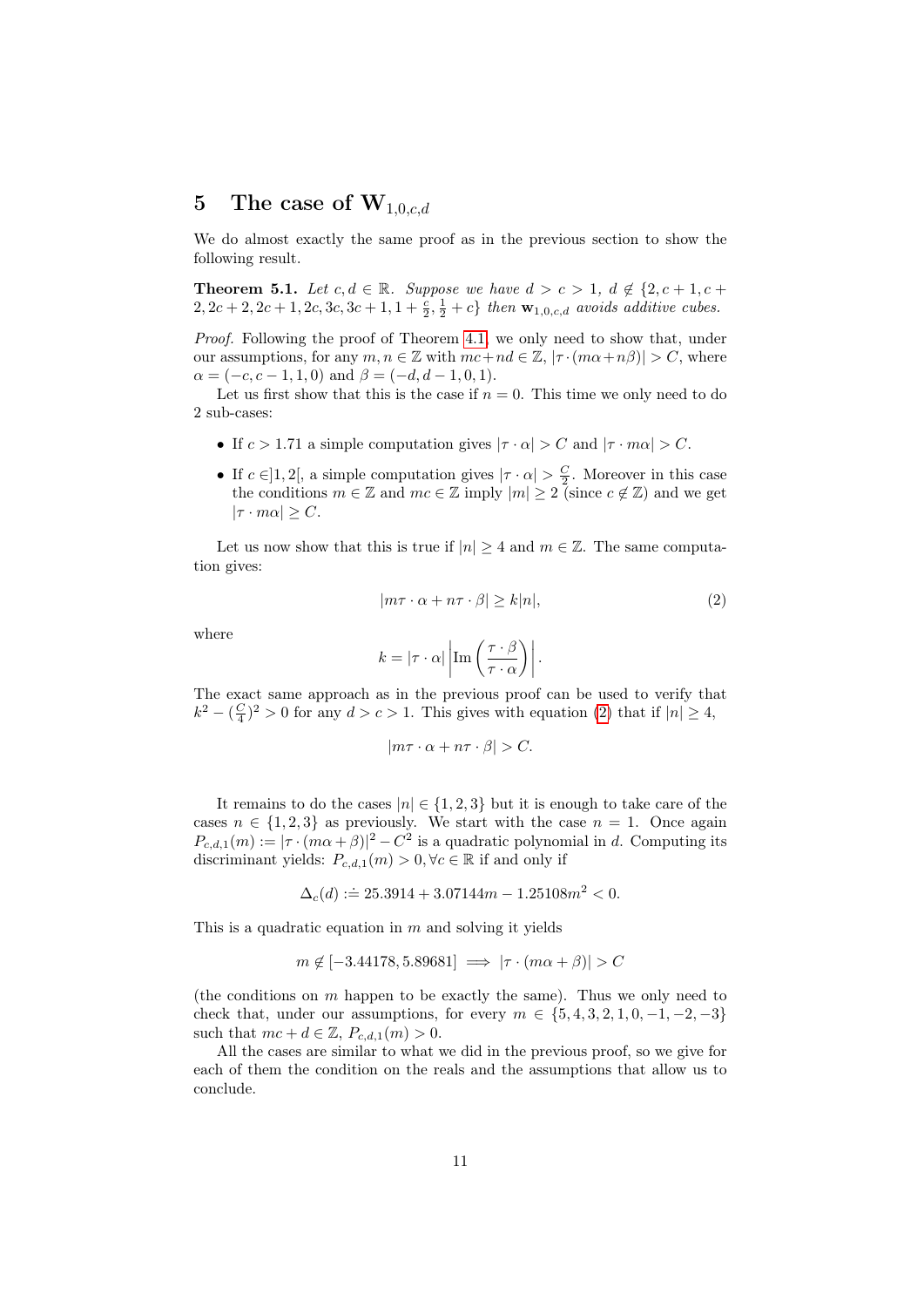|                                                                                      | A sufficient                |
|--------------------------------------------------------------------------------------|-----------------------------|
| (1): an equivalent condition over $d$                                                | condition to                |
|                                                                                      | get(1)                      |
| $P_{c,d,1}(5) > 0 \Leftrightarrow d \notin ]-0.781405 - 5c, 1.35518 - 5c[$           | d > c > 1                   |
| $P_{c,d,1}(4) > 0 \Leftrightarrow d \notin ]-1.1107 - 4c, 1.80675 - 4c[$             | d > c > 1                   |
| $P_{c,d,1}(3) > 0 \Leftrightarrow d \notin ]-1.26804 - 3c, 2.08636 - 3c[$            | d > c > 1                   |
| $P_{c,d,1}(2) > 0 \Leftrightarrow d \notin ]-1.\overline{31762 - 2c, 2.25822 - 2c[}$ | d > c > 1                   |
| $P_{c,d,1}(1) > 0 \Leftrightarrow d \notin ]-1.27931-c, d > 2.34218-c[$              | d > c > 1                   |
| $P_{c,d,1}(0) > 0 \Leftrightarrow d \notin [-1.15655, 2.34171]$                      | d > c > 1                   |
|                                                                                      | and $d \neq 2$              |
| $P_{c,d,1}(-1) > 0 \Leftrightarrow d \notin ] -0.939592 + c, 2.24702 + c[$           | d > c                       |
|                                                                                      | and                         |
|                                                                                      | $d \notin \{c+1, c+2\}$     |
| $P_{c,d,1}(-2) > 0 \Leftrightarrow d \notin ] -0.595226 + 2c, 2.02493 + 2c[$         | $d \notin \{2c+2,$          |
|                                                                                      | $2c + 1, 2c$                |
| $P_{c,d,1}(-3) > 0 \Leftrightarrow d \notin ]0.00625218 + 3c, 1.54573 + 3c]$         | $d \notin \{3c, 3c + 1\}^4$ |

The next case is  $n = 2$  and we treat it in a similar fashion. Once again we easily verify that the only interesting cases are  $m \notin [-2.21427, 7.12433]$ . Thus we only need to check that, under our assumptions, for every  $m \in$  $\{7, 6, 5, 4, 3, 2, 1, 0, -1, -2\}$  such that  $mc + 2d \in \mathbb{Z}$ ,  $P_{c,d,2}(m) > 0$ . Each case is rather similar to the cases with  $n = 1$ , so we give for each of them the condition on the reals and the assumptions that allow us to conclude.

|                                                                                 | A sufficient             |
|---------------------------------------------------------------------------------|--------------------------|
| (1): an equivalent condition over $d$                                           | condition to             |
|                                                                                 | get(1)                   |
| $P_{c,d,2}(7) > 0 \Leftrightarrow d \notin ]0.170814 - 3.5c, 0.586373 - 3.5c[$  | d > c > 1                |
| $P_{c,d,2}(6) > 0 \Leftrightarrow d \notin ] -0.180798 - 3c, 0.999122 - 3c[$    | d > c > 1                |
| $P_{c,d,2}(5) > 0 \Leftrightarrow d \notin ]-0.320242 - 2.5c, 1.19971 - 2.5c[$  | d > c > 1                |
| $P_{c,d,2}(4) > 0 \Leftrightarrow d \notin ]-0.385091 - 2.c, 1.32569 - 2.c[$    | d > c > 1                |
| $P_{c,d,2}(3) > 0 \Leftrightarrow d \notin ] -0.399384 - 1.5c, 1.40112 - 1.5c[$ | d > c > 1                |
| $P_{c,d,2}(2) > 0 \Leftrightarrow d \notin ] -0.370696 - c, 1.43357 - c[$       | d > c > 1                |
| $P_{c,d,2}(1) > 0 \Leftrightarrow d \notin ] -0.299307 - 0.5c, 1.42332 - 0.5c[$ | d > c > 1                |
| $P_{c,d,2}(0) > 0 \Leftrightarrow d \notin ]-0.178467, 1.36362[$                | d > 1                    |
| $P_{c,d,2}(-1) > 0 \Leftrightarrow d \notin ]0.0134084 + 0.5c, 1.23288 + 0.5c]$ | $d > c$ and              |
|                                                                                 | $d \neq 1 + \frac{c}{2}$ |
| $P_{c,d,2}(-2) > 0 \Leftrightarrow d \notin ]0.382276 + c, 0.925154 + c[$       | $d > c$ and              |
|                                                                                 | $d\neq \frac{1}{2}+c$    |

The only remaining case is  $n = 3$  and we will treat it in a similar fashion. We once again compute the determinant of  $P_{c,d,3}(m)$  seen a a polynomial in d and we easily deduce that

 $m \notin [-0.986756, 8.35184] \implies |\tau \cdot (m\alpha + \beta)| > C$ 

Thus we only need to check that, under our assumptions, for every  $m \in$  $\{8, 7, 6, 5, 4, 3, 2, 1, 0\}$  such that  $mc + 3d \in \mathbb{Z}$ ,  $P_{c,d,3}(m) > 0$ . By solving each of the corresponding 9 equations, we deduce these inequalities. This concludes the proof.  $\Box$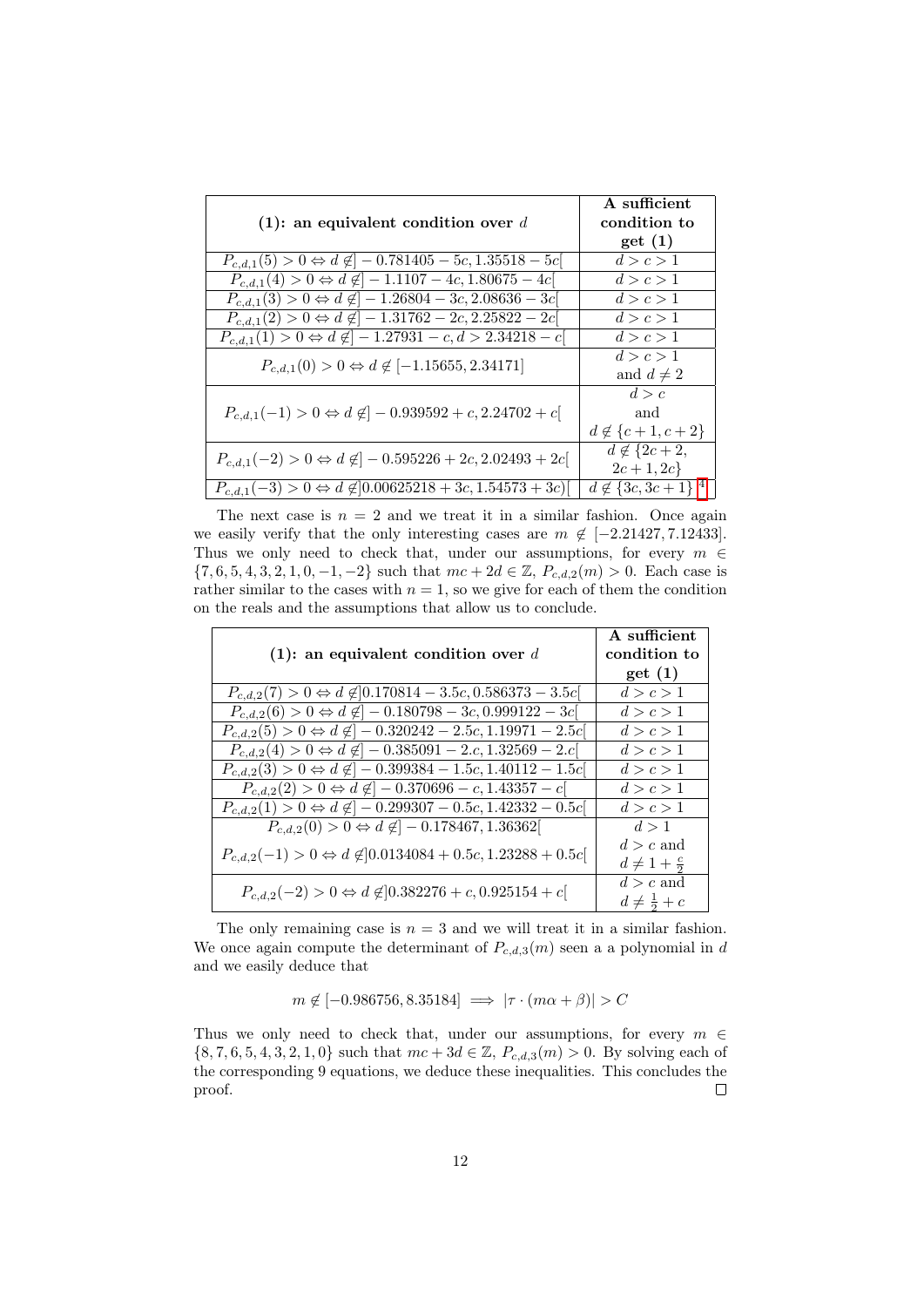We could improve this result with the same approach as the one we used in Theorem [4.2,](#page-8-0) but we already have a strong enough result for our purpose.

#### 6 The remaining alphabets

Using Theorem [4.2](#page-8-0) and Theorem [5.1](#page-10-1) we conclude:

**Theorem 6.1.** For any  $(c,d) \in \mathbb{R}^2 \setminus \mathcal{F}$  additive cubes are avoidable over  ${0, 1, c, d}$  where

$$
\mathcal{F} = \left\{ \left( \frac{10}{9}, \frac{14}{9} \right), \left( \frac{9}{8}, \frac{13}{8} \right), \left( \frac{8}{7}, \frac{11}{7} \right), \left( \frac{7}{6}, \frac{5}{3} \right), \left( \frac{6}{5}, \frac{8}{5} \right), \left( \frac{6}{5}, 2 \right), \left( \frac{5}{4}, \frac{7}{4} \right), \left( \frac{5}{4}, \frac{9}{4} \right), \left( \frac{5}{4}, \frac{5}{2} \right), \left( \frac{5}{4}, \frac{13}{4} \right), \left( \frac{5}{4}, \frac{7}{2} \right), \left( \frac{4}{3}, 2 \right), \left( \frac{4}{3}, \frac{7}{3} \right), \left( \frac{4}{3}, \frac{8}{3} \right), \left( \frac{4}{3}, \frac{10}{3} \right), \left( \frac{4}{3}, \frac{11}{3} \right), \left( \frac{3}{2}, \frac{5}{2} \right), \left( \frac{3}{2}, 3 \right), \left( \frac{3}{2}, \frac{7}{2} \right), (4, 5), \left( \frac{4}{3}, \frac{5}{3} \right), \left( \frac{3}{2}, 2 \right), \left( \frac{8}{5}, \frac{9}{5} \right), \left( \frac{5}{3}, 2 \right), \left( \frac{7}{4}, \frac{9}{4} \right), \left( 2, \frac{5}{2} \right), (2, 3), (2, 4), (2, 5), \left( \frac{5}{2}, 3 \right), \left( \frac{5}{2}, \frac{9}{2} \right), (3, 4), (3, 5), (3, 6), (4, 6), (4, 9) \right\}
$$

Proof. This set is obtained by taking the intersection of the sets of forbidden pairs from Theorem [4.2](#page-8-0) and Theorem [5.1.](#page-10-1)  $\Box$ 

In order to study the remaining alphabets let us recall the following results from the literature.

<span id="page-12-0"></span>**Theorem 6.2** ([\[7\]](#page-14-4)). Additive cubes are avoidable over any of the following alphabets:

$$
\{0, 1, 5\}, \{0, 1, 6\}, \{0, 1, 7\}, \{0, 2, 7\}, \{0, 3, 7\}, \{0, 1, 8\}, \{0, 3, 8\}, \{0, 1, 9\}, \{0, 2, 9\}, \{0, 4, 9\}.
$$

<span id="page-12-1"></span>Theorem 6.3 ([\[8,](#page-14-8) Theorem 9]). Additive cubes are avoidable over any of the following alphabets:

$$
\{0, 2, 3, 6\}, \{0, 1, 2, 4\}, \{0, 2, 3, 5\}.
$$

We will use the fact that almost all the remaining alphabets contain an alphabet equivalent to an alphabet from Theorem [6.2](#page-12-0) or Theorem [6.3](#page-12-1) to give our main result.

**Theorem 6.4.** For any rational numbers c and d with  $c < d$  and  $(c, d) \neq (2, 3)$ additive cubes are avoidable over  $\{0, 1, c, d\}.$ 

*Proof.*  $\{0, 1, \frac{10}{9}, \frac{14}{9}\}$  contains an alphabet equivalent to  $\{0, 1, 5\}$  (apply  $x \rightarrow$  $9x - 9$  to  $\left\{1, \frac{10}{9}, \frac{14}{9}\right\}$ . We deduce from Theorem [6.2](#page-12-0) that additive cubes are avoidable over both alphabet. We do the same thing for other alphabets and we provide for each of them the alphabet from Theorem [6.2](#page-12-0) or from Theorem [6.3](#page-12-1) in table [1.](#page-13-0) This concludes the proof.  $\Box$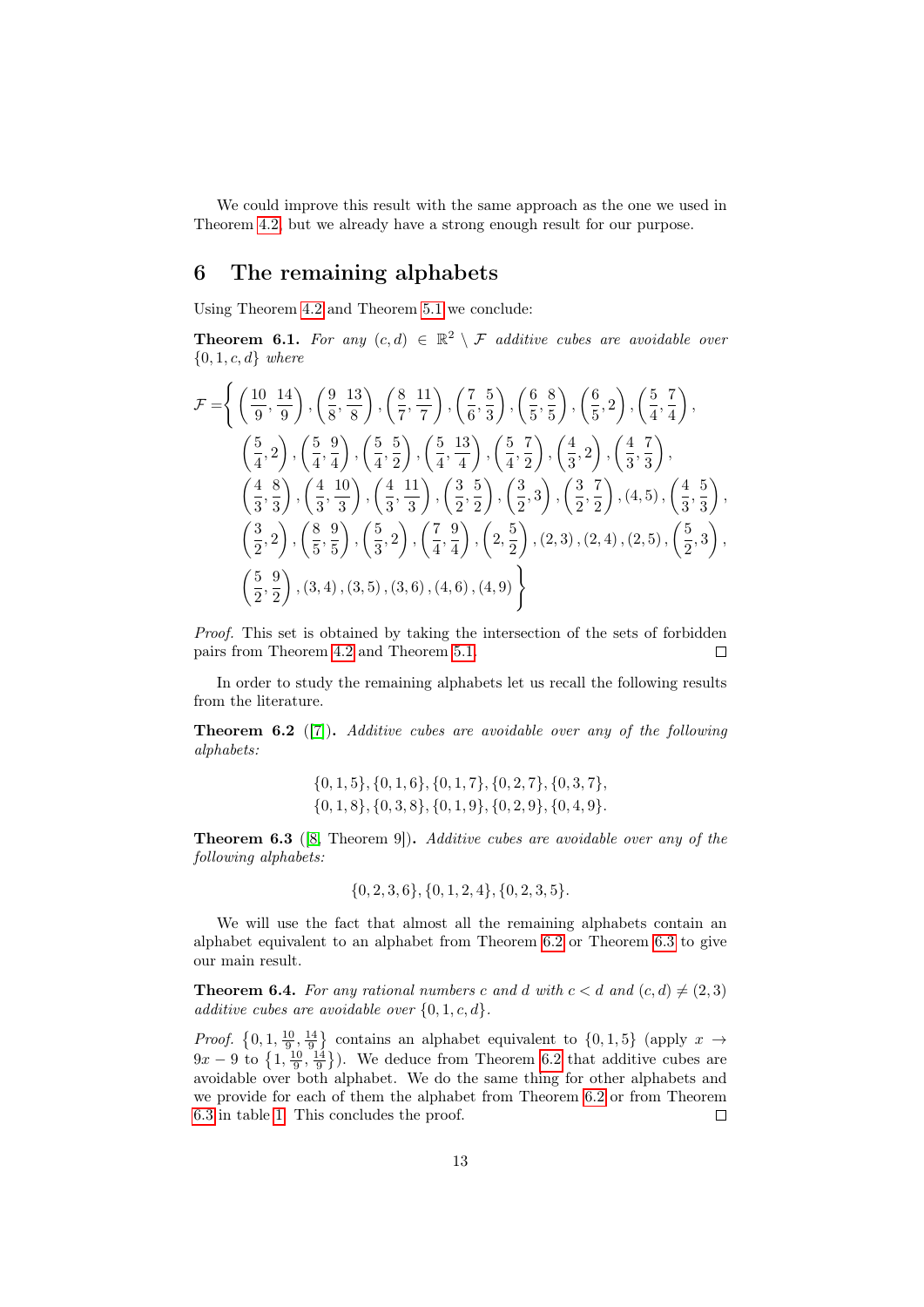| $\frac{5}{3}$<br>$\frac{5}{2}$<br>$\frac{4}{3}$ ,<br>(2,<br>$(2,5)$ ,<br>$\frac{5}{4}$ ,<br>(3, 5)<br>5)<br>$\frac{1}{2}$<br>4,<br>,                                                                                              | $\{0,1,5$               |
|-----------------------------------------------------------------------------------------------------------------------------------------------------------------------------------------------------------------------------------|-------------------------|
| $\frac{\frac{10}{9}}{\frac{6}{5}}$<br>$\frac{\frac{14}{9}}{\frac{8}{5}}$<br>$\frac{5}{2}$<br>$\frac{6}{5}$ ,<br>$\frac{5}{4}$ ,<br>$(\frac{5}{2}, 3)$<br>$\frac{5}{3}$ ,<br>2)<br>$(3,6)$ , $(4,6)$<br>2)<br>$\ddot{\phantom{0}}$ | $\{0, 1,$<br>6          |
| $\frac{7}{6}$ ,<br>$\frac{4}{3}$ ,<br>$\frac{10}{3}$<br>$\frac{5}{3}$                                                                                                                                                             | $\{0, 1, 7$             |
| $\frac{3}{2}$<br>$\frac{7}{2}$                                                                                                                                                                                                    | $\{0, 2, \mathcal{C}\}$ |
| $\frac{7}{3}$<br>$\frac{5}{4}$<br>$\frac{4}{3}$<br>$\frac{1}{4}$                                                                                                                                                                  | $\{0, 3, 7\}$           |
| $\frac{8}{7}$<br>$\frac{3}{2}$ ,<br>$\frac{5}{2}$<br>$\frac{4}{3}$ ,<br>$\frac{11}{7}$<br>$\frac{11}{3}$<br>,<br>,                                                                                                                | 8<br>$\{0,1,$           |
| $\frac{8}{3}$<br>$\frac{5}{4}$ ,<br>$\sqrt{2}$<br>$\overline{\phantom{a}}$                                                                                                                                                        | ${0, 3,$<br>8           |
| $\frac{4}{3}$<br>$\frac{13}{4}$<br>$\frac{13}{2}$<br>$\frac{1}{2}$<br>$\frac{9}{4}$<br>$\frac{13}{8}$<br>$(\frac{8}{5}, \frac{9}{5})$<br>$\frac{9}{8}$<br>$\frac{5}{4}$ , $\frac{1}{2}$<br>$\overline{ }$                         | ${0, 1, 9}$             |
|                                                                                                                                                                                                                                   | $\{0, 2, 9\}$           |
| $\frac{7}{4}$<br>$\frac{9}{4}$<br>$\frac{5}{4}$ ,<br>(4,9)                                                                                                                                                                        | $\{0,4,9$               |
| $\frac{3}{2}$ ,<br>$\mathbf{3}$<br>$\frac{4}{3}$<br>2                                                                                                                                                                             | $\{0, 2, 3, 6\}$        |
| $\frac{3}{2}$ ,<br>2<br>(2,4)                                                                                                                                                                                                     | $\{0, 1, 2, 4\}$        |
| [3,<br>$\left( 4\right)$                                                                                                                                                                                                          | $\{0,1,3,4\}$           |

<span id="page-13-0"></span>Table 1: Every remaining alphabet contains an alphabet equivalent to an alphabet from theorems [6.2](#page-12-0) or [6.3](#page-12-1)

We can reformulate this result in the terms of question [1.1.](#page-0-0)

**Corollary 6.5.** Let  $A \subset \mathbb{C}$  be an alphabet with  $|A| \geq 4$ . If A is not equivalent to  $\{0, 1, 2, 3\}$  then additive cubes are avoidable over A.

Remark that we showed that for all but finitely many integral alphabets of size 4 the word  $\mathbf{W}_{a,b,c,d}$  can be used to avoid additive cubes. This is probably not the only morphic word with this property. Indeed, as long as the adjacency matrix of a morphism has at most 2 eigenvalues of norm at least 1, we can deduce something similar to Theorem [3.2](#page-4-0) (see [\[8\]](#page-14-8) for details). If the word also avoids abelian cubes, we can show something similar to Lemma [3.3.](#page-4-1) In general the conditions of this Lemma should be strong enough to study the lattice in a similar way than what we did.

Let us conclude by restating 3 remaining related open questions. First this is natural to ask wether additive cubes are avoidable over the only remaining alphabet.

#### **Question 1.** Are additive cubes avoidable over  $\{0, 1, 2, 3\}$ ?

We do not dare conjecture anything. In one hand, it would be surprising that this is the only alphabet (up to equivalence) over which additive cubes cannot be avoided. On the other hand, given an alphabet of size 4 other than this one it is really easy to find a construction that avoids additive cubes with a simple computer program (although it is much harder to prove that the construction is correct), while for  $\{0, 1, 2, 3\}$  running the same program much longer (say 100000 times longer) does not provide any candidate construction.

It seems that additive cubes are avoidable over most alphabets of size 3 and our result might help to show that.

Question 2. Can we characterize the sets of integers of size 3 over which additive cubes are avoidable?

Finally, we still don't know whether additive square are avoidable over any finite subset of Z.